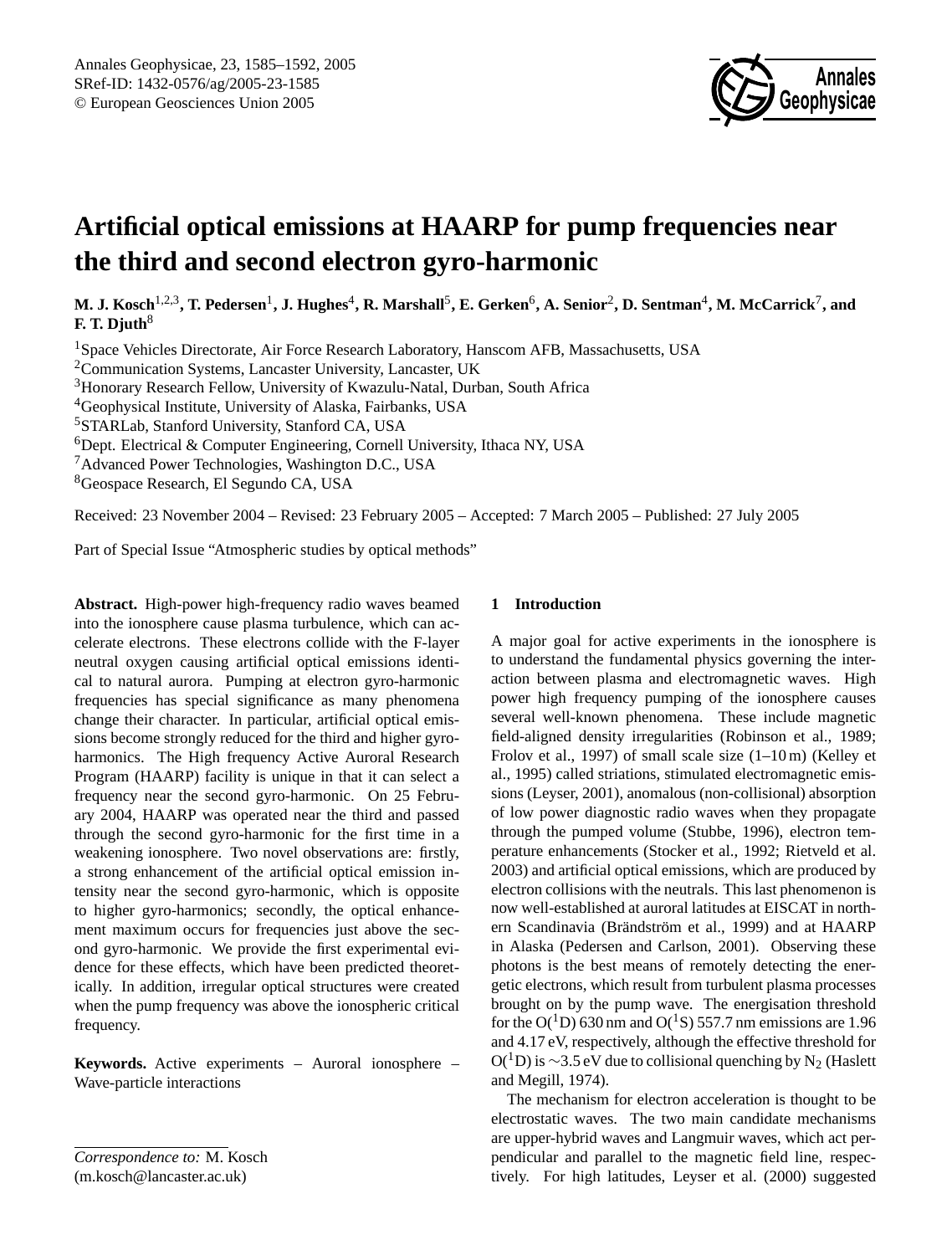that upper-hybrid turbulence is the dominant mechanism, for which theoretical support (Istomin and Leyser, 2003) and experimental evidence (Kosch et al., 2002a) exists. Upperhybrid waves are generated by resonant mode conversion of the pump electromagnetic wave on plasma irregularities (Robinson, 1989), i.e. striations. This occurs efficiently at the upper-hybrid resonance altitude, which is typically 3– 8 km below the high frequency reflection altitude in the ionosphere. Upper-hybrid waves have a symbiotic relationship with pump-enhanced striations (Dysthe et al., 1982), which are a common feature of ionospheric pumping (e.g. Robinson et al., 1998; Bond et al., 1997) and are associated with artificial optical emissions (Kosch et al., 2002a,b). The growth of striations is due to thermal parametric instabilities, which are stimulated by the pump wave (Fejer, 1979; Robinson, 1989; Mjølhus, 1990). Coherent radar backscatter is produced by Bragg scattering of the sounding waves from either natural or pump-enhanced striations (Stubbe, 1996). Hence, pumpinduced coherent backscatter acts as a proxy for detecting artificial upper-hybrid waves and is routinely observed by the SuperDARN radars (e.g. CUTLASS for EISCAT and Kodiak for HAARP). However, backscatter is only observed when the radar ray is essentially orthogonal to the striations at the point of reflection (Fialer, 1974; Minkoff et al., 1974), hence propagation conditions between the radar and the striations are critical to successful observations (Senior et al., 2004).

Pump wave conversion to Langmuir electrostatic waves is accompanied by the simultaneous production of ion-acoustic waves (Robinson, 1989, 1997) to which incoherent backscatter radars (e.g. EISCAT) are sensitive. Observations of enhanced ion-line (ion-acoustic waves) and plasma-line (Langmuir waves) backscatter just below the pump wave reflection altitude show that Langmuir turbulence is important for the initial few seconds after a pump wave is switched on (e.g. Honary et al., 1999) before the pump-enhanced striations fully establish themselves. In addition, Honary et al. (1999) have shown that Langmuir turbulence persists when pumping on an electron gyro-harmonic frequency because the growth of striations is suppressed (e.g. Ponomarenko et al., 1999; Kosch et al., 2002a). Hence, the high frequency pump wave can reach the higher Langmuir matching height without being dissipated at a lower altitude by mode conversion into upper-hybrid waves (Gurevich 1978; Dysthe et al., 1982). Artificial optical emissions associated with Langmuir turbulence on the fourth gyro-harmonic have been observed (Kosch et al., 2004).

Most ionospheric modification effects are sensitive to the pump frequency relative to the electron gyro-harmonic frequency. Stimulated electromagnetic emissions change their character (Stubbe et al., 1994; Honary et al., 1995; Frolov et al., 2001), anomalous absorption minimizes (Stocker et al., 1993; Stubbe et al., 1994), electron temperature enhancements minimize (Honary et al., 1995; Robinson et al., 1996) and artificial optical emissions minimize (Kosch et al., 2002a; Gustavsson et al., 2004) (with the notable exception mentioned earlier (Kosch et al., 2004)). All these phenomena are linked to striations, and by association upperhybrid waves, whose growth are suppressed when pumping on a gyro-harmonic frequency (Honary et al., 1995; Robinson et al., 1996). In addition, Istomin and Leyser (2003) predicted theoretically that upper-hybrid waves and striations, and therefore also artificial optical emissions, would be stronger for pump frequencies just above a gyro-harmonic frequency compared to below it, i.e. an asymmetry would exist. A significant caveat with all of the above gyro-harmonic results is that they are only for pumping frequencies well above the second gyro-harmonic.

Until recently, opportunities to perform ionospheric pump experiments on the second gyro-harmonic have been very limited. In the early 1980s, the EISCAT pump facility could operate around the second gyro-harmonic (2.76 MHz) (e.g. Frey, 1986), but no optical or electron temperature data have been published. In the 1970s, experiments using the midlatitude Platteville heater in Colorado, USA, were performed at the fixed pump frequency of 2.85 MHz. They produced coherent radar backscatter (Fialer, 1974; Minkoff et al., 1974), i.e. striations and upper-hybrid waves, and artificial optical emissions (<100 Rayleigh at 630 nm) (Sipler and Biondi, 1972; Haslett and Megill, 1974). When the pump frequency happened to be close to the second gyro-harmonic, exceptionally bright artificial optical emissions were produced (>250 Rayleigh at 630 nm) (Haslett and Megill, 1974). One of us (Sentman, D., 2002 campaign) has observed bright artificial optical emissions from the HIPAS facility in Alaska, which also operates at 2.85 MHz. Fialer (1974) also noted that coherent backscatter was enhanced when pumping close to the second gyro-harmonic. Theory predicts that the threshold for the thermal parametric instability, which is a mechanism for the growth of striations (Fejer, 1979; Robinson, 1989; Mjølhus, 1990), is reduced close to the second gyroharmonic (Grach, 1979) by as much as a factor of 5-10 (Das and Fejer, 1979). This is only true for an inhomogeneous plasma where the plasma density and magnetic field gradients are anti-parallel (Grach, 1979), which is exactly the situation in the ionosphere below the F-region peak. Das and Fejer (1979) suggest that the reduction in threshold would also result in enhanced striations, which is consistent with the observations (Fialer, 1974; Haslett and Megill, 1974). In addition, Fialer (1974) noted that coherent backscatter power, i.e. striations, maximized when pumping just above the second gyro-harmonic, which is consistent with a modern theory of cylindrical upper-hybrid waves trapped in striations (Istomin and Leyser, 2003), although this theory does not explicitly deal with the second gyro-harmonic. Optical evidence of this effect is presented in this paper for the first time.

### **2 Results and analysis**

The High frequency Active Auroral Research Program (HAARP) facility at Gakona (62.4◦ N, 145.15◦ W), Alaska, can operate from 2–10 MHz and therefore covers all gyroharmonics from 2 to 7. HAARP is currently the only ionospheric heater capable of selecting a pump frequency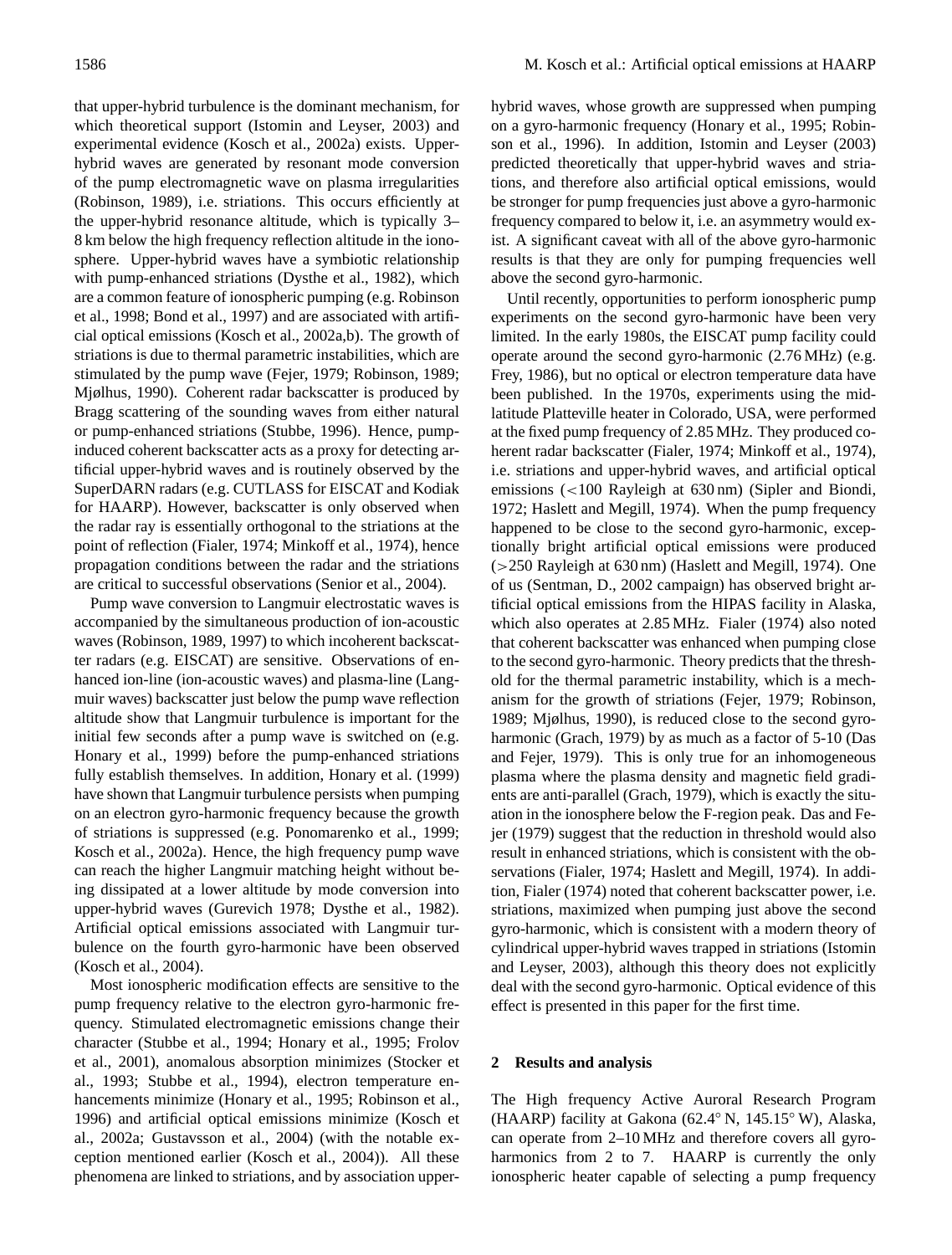suitable for passing through the second gyro-harmonic of almost any nighttime ionosphere. On 25 February 2004 an experiment was performed, which attempted to pass through the third and second gyro-harmonic frequencies for Kodiak radar (SuperDARN) plasma-line  $(f_{radar} + f_{heater})$  observations (Hughes et al., 2003). Simultaneously, optical measurements were made by different filtered camera systems, ranging from all-sky to telescopic, and a photometer. Here we report only on the all-sky camera and photometer optical observations for 630 and 557.7 nm, and the Kodiak centreline  $(f_{radar})$  observations.

The electron gyro-harmonic frequency is given by  $f_{gyro} = \frac{Be}{2\pi m}$ , where *e* and *m* are the charge and mass of an electron, respectively, and  $B$  is the ionospheric magnetic field strength, which varies with altitude. B was determined from the IGRF-2000 model. In a steady state ionosphere the gyro-harmonic may be found by frequency stepping the pump wave (Kosch et al., 2002a). However, in a weakening ionosphere, which is typical soon after sunset, passing through the gyro-harmonic is more likely to be successful if a constant pump frequency just below the gyro-harmonic is chosen. As the ionosphere weakens, the critical frequency drops but generally the pump wave reflection altitude also increases. This automatically reduces the gyro-harmonic frequency due to the magnetic field strength weakening with increasing altitude. In a correctly designed experiment, the pump frequency becomes greater than the gyro-harmonic before it exceeds the ionospheric critical frequency. In this way, a single frequency sweep through the gyro-harmonic is possible for a non-steady state ionosphere. The upper-hybrid resonance altitude occurs where pump frequency  $(f_{pump})$  equals the upper-hybrid frequency  $(f_{uhr})$ . By definition,  $f_{uhr}$  corresponds to the altitude where the plasma frequency  $(f_{plasma})$  satisfies  $f_{plasma}^2 = f_{uhr}^2 - f_{gyro}^2$  or  $f_{plasma}^2 = f_{pump}^2 - f_{gyro}^2$ . Since  $f_{pump}$  and  $f_{gyro}$  are known, the altitude of  $f_{plasma}$  can be determined from the electron density profile in the ionosphere, for which the co-located Digisonde data was used. The upper-hybrid resonance altitude is typically 3–8 km below the pump wave reflection altitude (Kosch, 2002a). The Digisonde produces time of flight data for echoes over a wide range of frequencies (e.g. typically  $1-10 \text{ MHz}$ ), which may be converted into an equivalent electron density altitude profile by compensating for the variable propagation speed as a function of density. These data were analysed using both the ARTIST and POLAN algorithms, which produced consistent results.

From 04:02:30 to 04:45:00 UT HAARP was operated at 4.25 MHz in O-mode, corresponding to the third gyroharmonic at 233.5 km. A 150 s on, 150 s off cycle was used to prevent interference with the Digisonde whose data are essential to the analysis. The beam was pointed into the local magnetic zenith (204 $\degree$  azimuth, 75 $\degree$  elevation), where the maximum optical effect is expected (Kosch et al., 2000; Gurevich et al., 2002; Pedersen et al., 2003; Rietveld et al., 2003). The effective radiated power (ERP) was 47.8 MW with a  $-3$  dB beam size of  $20.8 \times 29.1^\circ$  (geomagnetic N-



**Fig. 1.** Results from 25 February 2004. The vertical dashed line in all panels separates the third (left) and second (right) gyro-harmonic parts of the experiment. Panel A shows the pump frequency used (solid lines), ionospheric critical frequency  $(x)$  and pump cycle (square waves). Panel B shows the altitude of the respective gyroharmonics (dotted lines), the pump wave reflection altitude measured by the Digisonde (+), and the upper-hybrid resonance altitude  $(x)$ . Panel C shows the calibrated optical emission enhancement above background for 630 (red line) and 557.7 (green line) nm. Panel D shows the ratio of I(557.7)/I(630). Panel E shows the Kodiak radar backscatter power at 10 MHz.

S×E−W). From 04:47:30 to 07:00 UT the pump frequency was set to 2.84 MHz, corresponding to the second gyroharmonic at 228.5 km, with the same pump cycle and beam pointing direction. The ERP was  $10.9 \text{ MW}$  with a  $-3 \text{ dB}$ beam size of 31.9×44.6°. For the entire experiment, the photometer was pointed parallel to the HAARP beam and has an  $8\times14^\circ$  field of view covering the central part of the pump beam.

Figure 1 shows the results obtained. The vertical dashed line in all panels separates the third (left) and second (right) gyro-harmonic parts of the experiment. Panel A shows the pump frequency used (solid lines), ionospheric critical frequency  $(x)$  and pump cycle (square waves). As expected after sunset, the ionospheric critical frequency descended with time, dropping below the pump frequency during each phase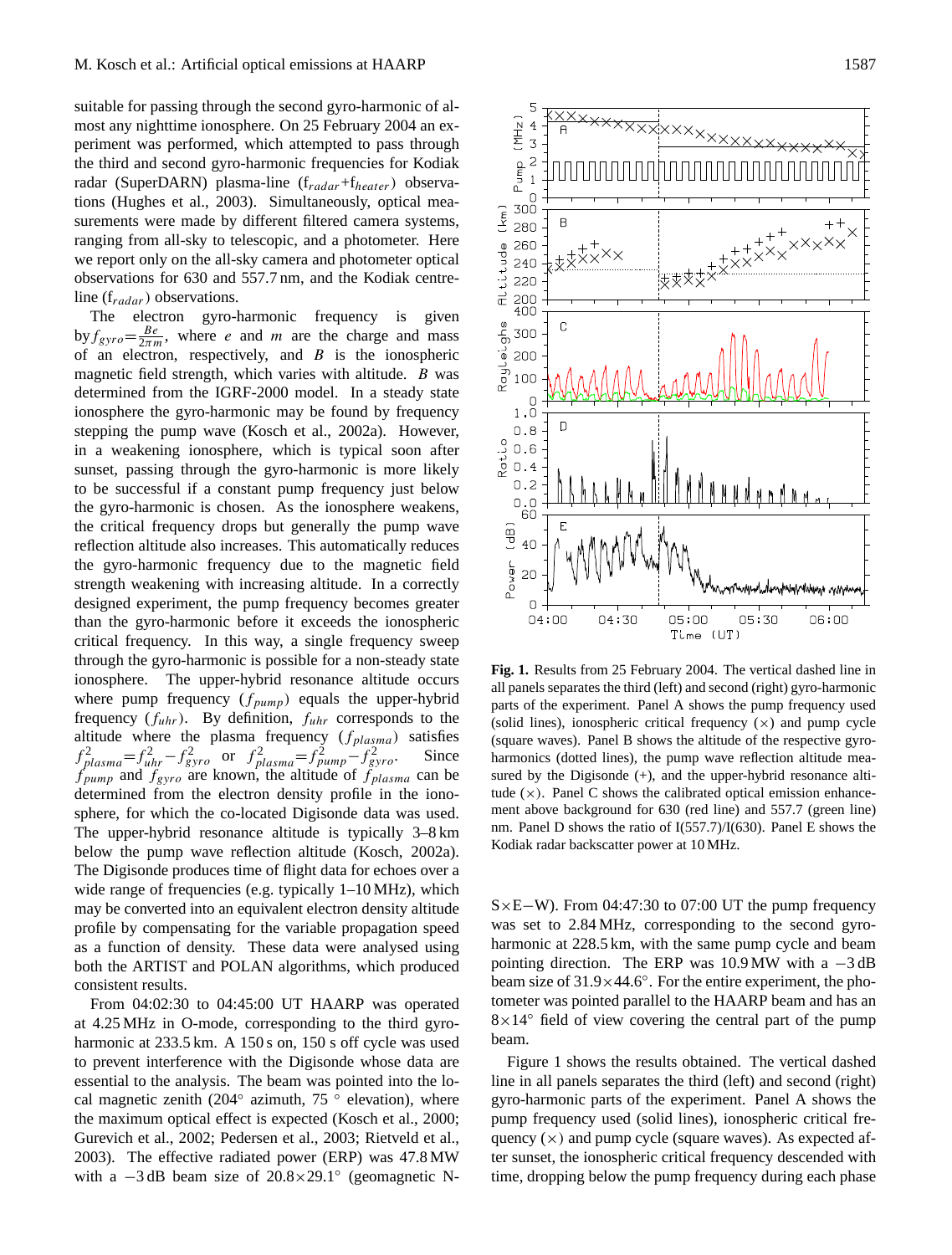of the experiment. Panel B shows the altitude of the respective gyro-harmonics (dotted lines), the pump wave reflection altitude measured by the Digisonde (+), and the upperhybrid resonance altitude  $(x)$ . Unfortunately, the third gyroharmonic was never found, this being due the uncertainty associated with the real time Digisonde analysis. However, the upper-hybrid resonance altitude did pass through the second gyro-harmonic. The data shown in panel B have been manually analysed and have an altitude uncertainty of  $\pm 10$  km. In addition, the Digisonde echoes come predominantly from overhead whereas the HAARP beam is pointed into the magnetic zenith for which refraction lowers the effective reflection altitude. Ray tracing of the pump wave (not shown) shows that the lowering of the reflection altitude is  $\langle 10 \text{ km},$ which is within the measurement uncertainty, and the upperhybrid resonance altitude is still reached everywhere within the pump beam. Hence, no correction has been undertaken for this effect. Issues surrounding the reflection altitude uncertainty are discussed later in detail. After 04:20 UT for the first part of the experiment and 05:40 UT for the second part, the interesting situation arises that the pump wave does not always reflect (+) but still finds the upper-hybrid resonance altitude  $(x)$ . This situation occurs when the pump frequency is just above the ionospheric critical frequency as shown in panel A.

Panel C of Fig. 1 shows the background-subtracted photometer optical data calibrated in Rayleighs. The enhancements above background for 630 (red line) and 557.7 (green line) nm, synchronised with the pump on cycles, are obvious. For the first part of the experiment (third gyroharmonic) optical emissions continue for the pump-on periods at 04:22:30 and 04:27:30 UT where upper-hybrid resonance is still possible but the Digisonde predicts no reflection can take place. The loss of reflection whilst still finding the upper-hybrid resonance altitude provides additional evidence that upper-hybrid turbulence is the primary mechanism of electron acceleration (Kosch et al., 2002a). Langmuir turbulence is a competing mechanism (Kosch et al., 2004), which occurs only close to the reflection altitude, and is not possible in this case. For the next two pump-on cycles (04:32:30 and 04:37:30 UT) optical enhancements are still clearly seen although the Digisonde predicts that no interaction can take place. This discrepancy may be due to the different beam sizes and pointing directions of the HAARP and Digisonde facilities. Optical emissions are produced for the pump frequency up to 400 kHz above the ionospheric critical frequency (04:37:30 UT). For the pump-on cycle at 04:42:30 UT, no optical emission is produced and the pump frequency is 450 kHz above the critical frequency. This is consistent with observations by Pedersen et al. (2003) who found that photon production cut off sharply for pump frequencies >500 kHz above the critical frequency. In this situation the pump wave does not reflect, providing evidence that upper-hybrid waves are important for accelerating the electrons (Mishin et al., 2004, 2005).

For the second part of the experiment (second gyroharmonic), optical enhancements (Fig. 1c) up to 300

Rayleighs for 630 nm and 60 Rayleighs for 557.7 nm occur for the pump cycles between 05:12:30 and 05:32:30 UT. Both emissions are exceptionally bright considering the modest ERP of 10.9 MW but are consistent with previous observations close to the second gyro-harmonic (Haslett and Megill, 1974). For comparison, a similar red line brightness was achieved at EISCAT using an ERP of 550 MW at 5.423 MHz (Kosch et al., 2004). The brightest optical enhancements occur immediately after the pump frequency passed through the second gyro-harmonic at the upper-hybrid resonance altitude (05:12:30 to 05:32:30 UT). This corresponds to the pump frequency being above the second gyro-harmonic by ∼7 kHz for 05:20 to 05:25 UT. Nothing obviously different happens to the optical signals right on the second gyro-harmonic compared to below it. The enhanced optical emissions near the second gyro-harmonic is opposite to that observed at the third (Kosch et al., 2002a) and fourth (Gustavsson, B., private communication) gyroharmonics where the optical emissions were almost extinguished. The optical enhancement asymmetry about the gyro-harmonic is consistent with the theory of cylindrical upper-hybrid waves trapped in striations (Istomin and Leyser, 2003). After 05:40 UT, optical enhancements continue even though the pump wave penetrates the ionosphere, as discussed before. At 05:55 UT there is another significant enhancement in optical emission brightness at 630 nm, which is clearly not gyro-harmonic related. Unfortunately, the photometer recording terminated at 06:00 UT due to a programming error but the camera data show that these bright enhancements continue until 06:15 UT. We associate this phenomenon with the pump frequency being just above the ionospheric critical frequency. The enhanced optical emission may be due to upper-hybrid resonance occurring over an extended height range giving a brighter column emission. The extended height range is due to the very low gradient in plasma density, which occurs near the F-region peak. This effect has been reported from the mid-latitude SURA ionospheric pump facility (Bernhardt et al., 2000). The height range would normally increase as the ionospheric critical frequency drops quite independently of any chosen pump frequency, which is supported by the ionograms (not shown). This may explain why a similar enhancement was not seen at the end of the first part of the experiment (performed at 4.25 MHz) as opposed to the second part (performed at 2.84 MHz).

Figure 2 shows example images of the calibrated artificial optical emissions at 630 nm from the all-sky imager with the HAARP beam overlaid. The top two panels show images from pumping close to the second gyro-harmonic (05:20 and 05:25 UT). An optical blob is seen centred within the pump beam and on the local magnetic zenith. The optical blob is significantly smaller than the pump beam size, consistent with previous observations (Kosch et al., 2000; Pedersen et al., 2003; Rietveld et al; 2003). The bottom two panels show images (05:50 and 05:55 UT) from pumping just above the ionospheric critical frequency (∼4–9 kHz). In these examples irregular optical structures are seen. This is probably due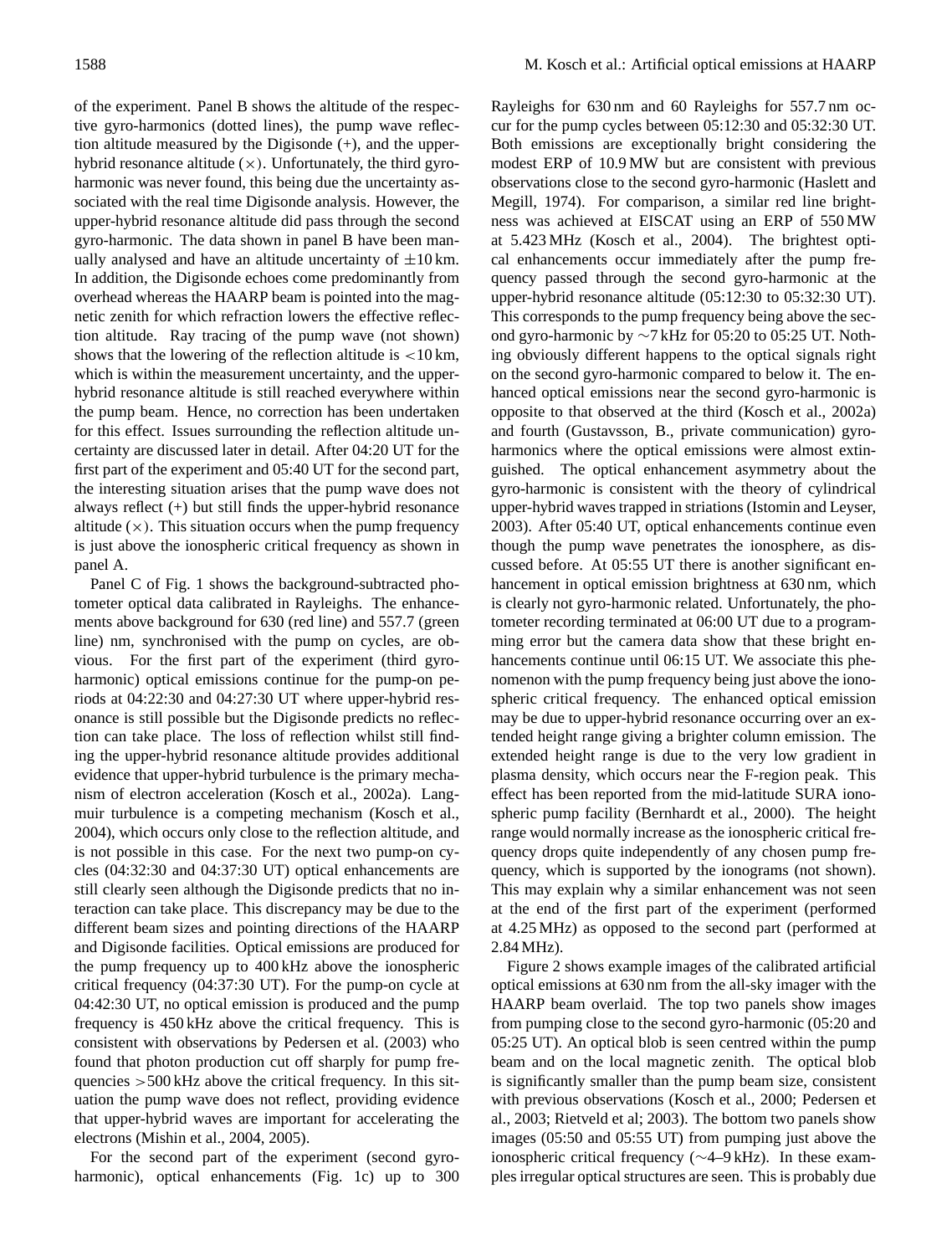to the pump beam illuminating large-scale plasma density irregularities. Enhanced density patches would correspond to regions of optical emissions with the dark areas corresponding to no interaction with the propagating pump wave. It is these patchy structures that correspond to the significantly enhanced 630 nm optical emissions at the end of the photometer data (see Fig. 1c). A similar effect has been observed in the E-layer at low latitudes (Kagan et al., 2000).

Panel D of Fig. 1 shows the ratio of  $I(557.7)/I(630)$ . This ratio forms a simple indicator of the relative electron energy with the caveat that pump-induced turbulent plasma is unlikely to have a Maxwellian distribution (Gustavsson et al., 2002). Since the 630 nm emission has a growth/decay efolding time of ∼30 s in the lower F-region (Gustavsson et al., 2001), the ratio is performed only for the last 90 s of each pump on period. The apparent amplitude reduction with time is due to the fact that collisional quenching of the 630 nm emission decreases as the altitude increases (see Fig. 1b) giving a brighter 630 nm optical emission relative to 557.7 nm. Ignoring the pump pulse just before the change in pump frequency, the ratio falls in the range ∼0.05–0.4, strongly suggesting that a non-Maxwellian electron energy distribution must exist within the heated plasma (Gustavsson et al., 2002). The ratio remains fairly constant (∼0.15– 0.2) for the period 05:12:30 to 05:32:30 UT when the optical emissions were significantly enhanced for pumping just above the second gyro-harmonic. This indicates that the electron acceleration mechanism probably did not change significantly. The increased accelerated electron flux, as witnessed by the brighter optical emissions, indicates that the acceleration mechanism is more efficient when pumping just above the second gyro-harmonic. This suggests that the striations are enhanced when pumping near the second gyro-harmonic, consistent with Fialer's (1974) observations, which is consistent with the theories by Das and Fejer (1979) and Grach (1979).

Panel E of Fig. 1 shows the Kodiak radar backscatter power over HAARP at 10 MHz, which is clearly modulated by the pump cycle. For the first part of the experiment (third gyro-harmonic) all pump cycles produce backscatter, except for the last one. For the pump cycle at 04:42:30 UT virtually no detectable Kodiak backscatter is produced, which corresponds exactly with the lack of optical data (Fig. 1c). Again, this is entirely consistent with upper-hybrid waves being the primary mechanism for producing pump-induced artificial optical emissions (Kosch et al., 2002a,b).

After 05:00 UT, during the second part of the experiment (second gyro-harmonic) the backscatter power decreases to the noise level and remains there (Fig. 1e). This occurred just before the pump wave passed through the second gyroharmonic and is unexpected. Loss of backscatter is ambiguous in that it can either be due to a lack of scatterers (i.e. no striations) or unfavourable propagation conditions resulting in the backscattered wave not reaching the radar receiver. To guarantee radar backscatter, the ray must be very close to orthogonal to the scatterer  $( $3^{\circ}$ )$  (Fialer, 1974; Senior et al., 2004). Figure 3 shows the intervals of the ray paths which



**Fig. 2.** Example images of the calibrated artificial optical emissions at 630 nm from the HAARP all-sky imager. The large circle is the horizon. The smaller oval denotes the HAARP beam −3 dB locus. The bright white disk near the south-west horizon is the moon. The faint arc near the north-east horizon is a natural aurora. The white spots correspond to stars. The top two panels show images from pumping close to the second gyro-harmonic. The bottom two panels show images from pumping just above the ionospheric critical frequency.

lie within 1◦ of orthogonality to the magnetic field line direction over HAARP for the Kodiak radar beam at 10 MHz as a function of range and altitude. All ray paths for Kodiak launch angles from 6 to  $30^\circ$  in steps of  $1^\circ$ , corresponding to the radar beam pattern, were tested. The ray tracing was performed using the Digisonde data and IGRF-2000 model. HAARP's position is denoted by the vertical line. Black, red, green and blue correspond to 04:20, 04:55, 05:10 and 05:25 UT, respectively. The HAARP beam was dipped  $15°$ off-vertical and has a half-angle of ∼16◦ in this direction, so the vertical line closely corresponds to the poleward edge of the beam. At 04:20 (black) and 04:55 (red) UT backscatter is clearly possible over HAARP and does occur (see Fig. 1e). At 05:10 UT conditions for orthogonality become marginal over HAARP and this corresponds to the rapid decline in Kodiak backscatter power. At 05:25 UT, Kodiak backscatter is essentially impossible, corresponding to the noise data in Fig. 1e. Hence, the loss of Kodiak backscatter data after 05:10 UT is easily understood. The loss of suitable propagation conditions for backscatter means that we have no information regarding the strength of the striations, and by association the upper-hybrid waves, around the second gyroharmonic. In all likelihood, striations were being produced by HAARP around the second gyro-harmonic (Fialer (1974), Minkoff et al. (1974)). Not only did Fialer (1974) observe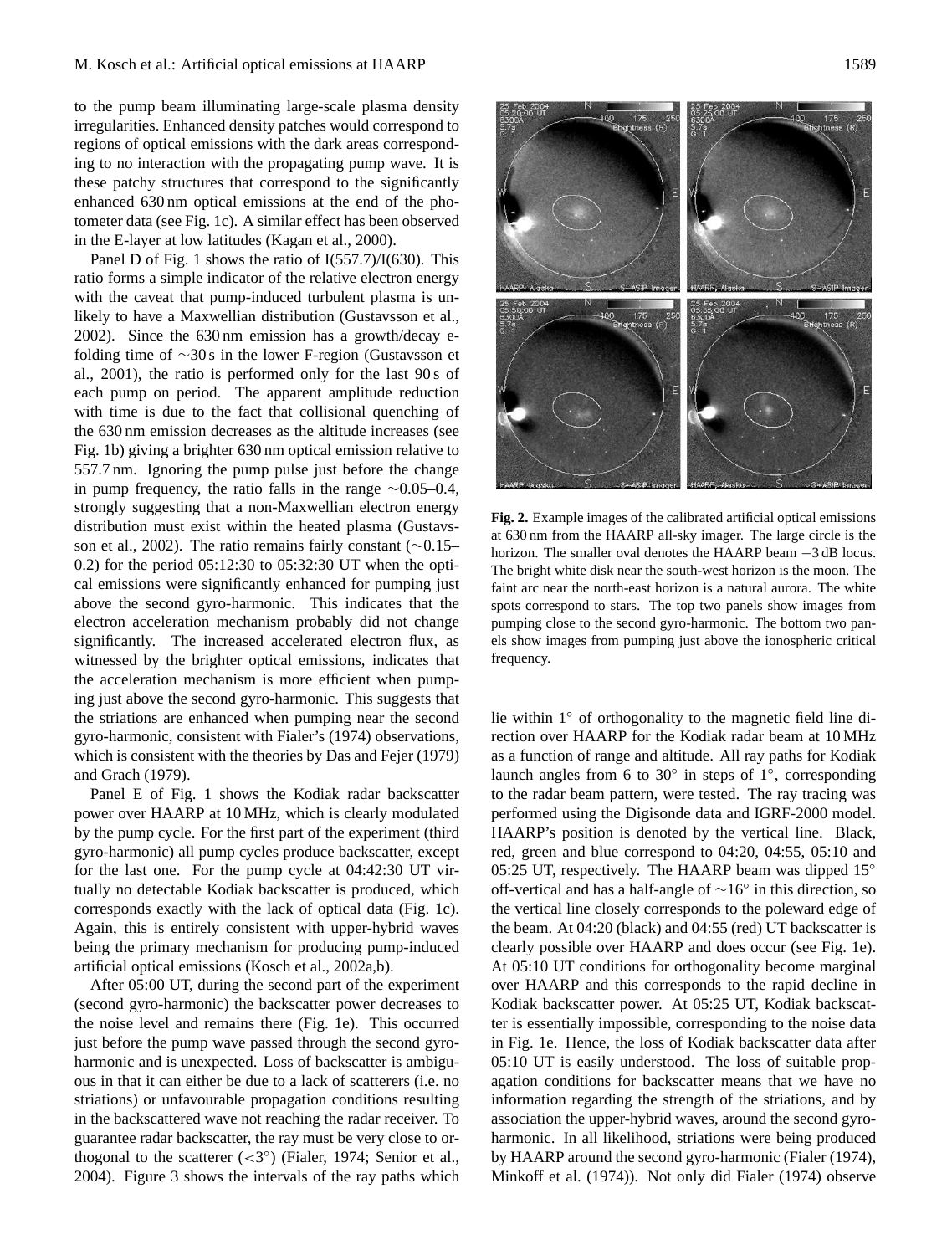

**Fig. 3.** The intervals of the ray paths within 1◦ of orthogonality to the magnetic field line direction over HAARP are shown for the Kodiak radar beam at 10 MHz as a function of range and altitude. HAARP's position is denoted by the vertical line. Black, red, green and blue correspond to 04:20, 04:55, 05:10 and 05:25 UT, respectively, on 25 February 2004.

enhanced striations near the second gyro-harmonic (pump frequency=2.85 MHz), but also found evidence that the enhancement maximised when the pump frequency was above the second gyro-harmonic. The loss of Kodiak data during our experiment resulted from a temporary technical limitation in that there was no real time data display when operating the Kodiak radar in the plasma-line mode. This explains why no corrective action (i.e. moving to a lower radar frequency) was taken. Plasma-line data were obtained but are not analysed here.

A  $\pm$ 10 km change in the pump wave reflection altitude (Fig. 1b), corresponding to the uncertainty in analysing the Digisonde data, results in a similar uncertainty in the upperhybrid resonance altitude. A 10 km change in either direction has important consequences for the interpretation of the results. However, we are confident that our analysis is correct for the following reasons. If the altitude of the data points in Fig. 1b were lowered by 10 km, then the optical enhancement at the second gyro-harmonic would have no asymmetry. In this case, the upper-hybrid resonance altitude would also have passed through the third gyro-harmonic. This would have resulted in a significant reduction in Kodiak backscatter power and optical intensity (Kosch et al., 2002a) prior to 04:10 UT. These effects were not observed (see Figs. 1c and 1e). If the altitude of the data points in Fig. 1b were raised by 10 km, then the entire period 04:47:30 to 05:05 UT would have corresponded to the second gyro-harmonic and the optical enhancement asymmetry would be even more pronounced. We conclude that our Digisonde analysis is correct and a small change in altitude (<10 km) does not affect the results. As mentioned earlier, the Digisonde data comes predominantly from vertically overhead whereas the pump beam was pointed into the magnetic zenith (15◦ off vertical). Refraction lowers the reflection altitude by  $\lt 10$  km, which is within the measurement uncertainty. Also, by the argument given above, a small reduction in reflection altitude does not affect the conclusions derived from this experiment.

To summarize, pumping just above the second gyroharmonic has the opposite effect to pumping on higher gyroharmonics, namely, there is an enhancement in the artificial optical emissions. This is consistent with the optical observations by Haslett and Megill (1974) and enhanced striations observed by Fialer (1974), and is expected theoretically (Das and Fejer, 1979; Grach, 1979). The maximum optical enhancement occurs when the pump frequency is ∼7 kHz above the second gyro-harmonic, consistent with Grach's (1979) theoretical prediction that varying the pump frequency by 1.5–2% would make the effect disappear. Hence, we provide the first optical experimental evidence of an asymmetry about the gyro-harmonics, with brighter optical enhancements for a pump frequency slightly above the second gyro-harmonic, which was theoretically predicted by Istomin and Leyser (2003). The enhanced optical emissions, and their asymmetry about the gyro-harmonic, are consistent with radar backscatter observations by Fialer (1974). Unfortunately, we have no radar data to corroborate this.

#### **3 Conclusions**

Artificial optical emissions in the ionospheric F-layer have been produced at the HAARP facility whilst passing through the second gyro-harmonic frequency. A strong enhancement in the 630 and 557.7 nm emissions was observed, which is opposite to observations at higher gyro-harmonics. Theory predicts a lowering of the threshold for the thermal parametric instability in a plasma where the magnetic field and density gradients are anti-parallel, as is the case in the F-region. However, it is not clear whether this will automatically lead to an enhancement of the striations or greater acceleration of the electrons.

The ratio I(557.7)/I(630) remains fairly constant around the second gyro-harmonic frequency, indicating that the electron acceleration mechanism has not changed significantly. The increased accelerated electron flux, as witnessed by the optical data, indicates that the acceleration mechanism is more efficient just above the second gyro-harmonic. This suggests that the striations are enhanced when pumping near the second gyro-harmonic, although we have no direct evidence for this.

The optical enhancement maximised for a pump frequency slightly above (∼7 kHz) the second gyro-harmonic. The theory of cylindrical upper-hybrid oscillations trapped within striations predicts an asymmetry of the optical signature about a gyro-harmonic frequency, although the second gyroharmonic was not specifically dealt with. We provide the first optical experimental evidence for this effect.

Artificial optical emissions are produced for pump frequencies above (up to ∼400 kHz) the nominal ionospheric critical frequency. In this situation the pump wave does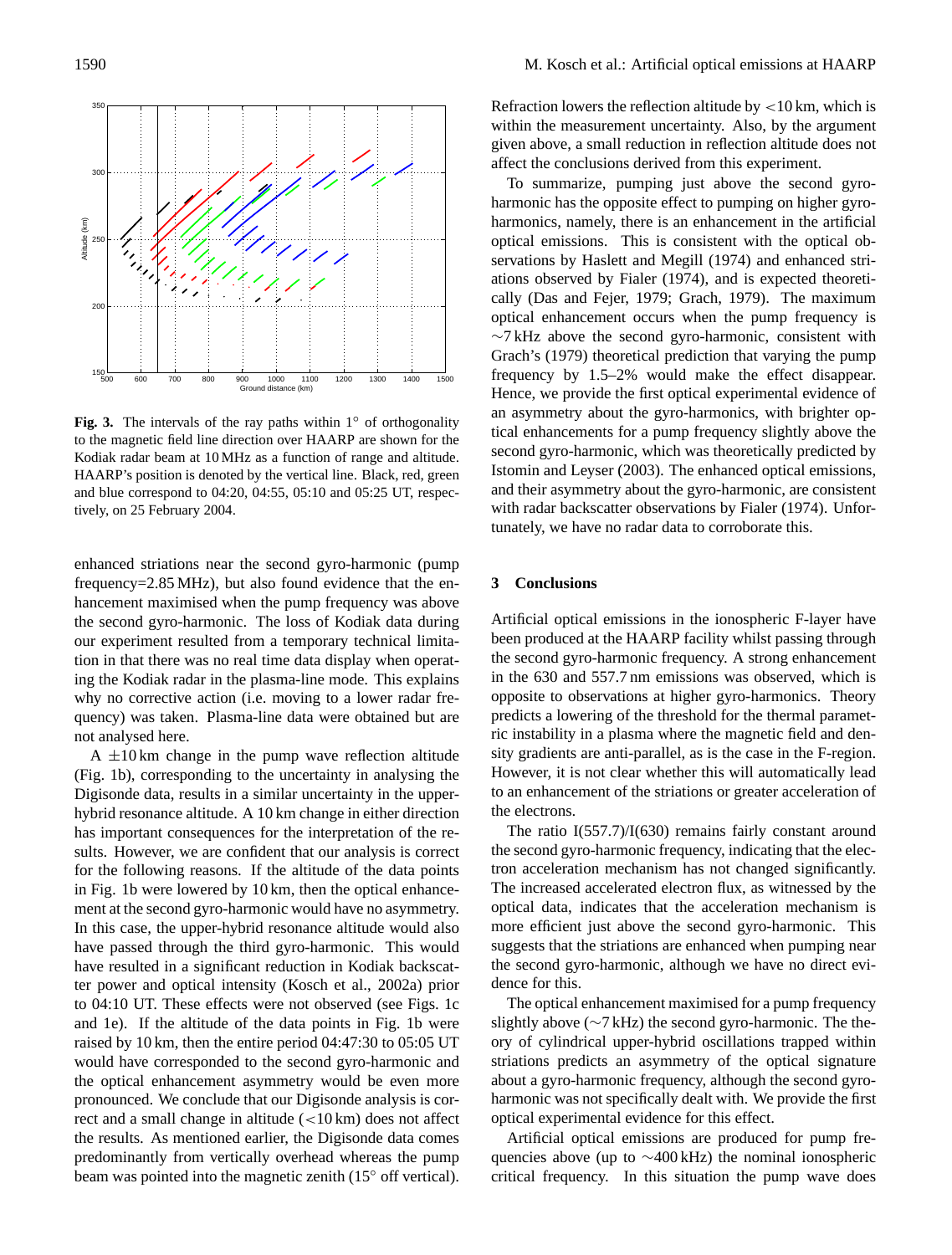not reflect, providing evidence that upper-hybrid waves are important for accelerating the electrons. Spatially irregular enhanced optical emissions were observed, which may be due to upper-hybrid resonance occurring over an extended height range giving a brighter column emission. The extended height range is due to the very low gradient in plasma density, which occurs near the F-region peak. The patchy structure of the optical emissions is probably due to the "imaging" of large-scale plasma density irregularities in the F-layer.

*Acknowledgements.* The HAARP program is a Department of Defense project managed jointly by the U.S. Air Force and US Navy. Support from ONR under grant N00014-03-C-0482 is gratefully acknowledged by F. T. Djuth. Support from ONR under grant N00014-03-1-0978 is gratefully acknowledged by E. Gerken.

Topical Editor W. Kofmann thanks two referees for their help in evaluating this paper.

### **References**

- Bernhardt, P. A., Wong, M., Huba, J. D., Fejer, B. G., Wagner, L. S., Goldstein, J. A., Selcher, C. A., Frolov, V. L., and Sergeev, E. N.: Optical remote sensing of the thermosphere with HF pumped artificial airglow, J. Geophys. Res., 105, 10 657–10 671, 2000.
- Bond, G. E., Robinson, T. R., Eglitis, P., Wright, D. M., Stocker, A. J., Rietveld, M. T., and Jones, T. B.: Spatial observations by the CUTLASS coherent scatter radar of ionospheric modification by high power radio waves, Ann. Geophys., 15, 1412–1421, 1997, **[SRef-ID: 1432-0576/ag/1997-15-1412](http://direct.sref.org/1432-0576/ag/1997-15-1412)**.
- Brändström, B. U. E., Leyser, T. B., Steen, A., Rietveld, M. T., Gustavsson, B., Aso, T., and Ejiri, M.: Unambiguous evidence of HF pump-enhanced airglow at auroral latitudes, Geophys. Res. Lett., 26, 3561–3564, 1999.
- Das, A. C. and Fejer, J. A.: Resonance instability of small-scale field-aligned irregularities, J. Geophys. Res., 84, 6701–6704, 1979.
- Dysthe, K. B., Mjølhus, E., Pecseli, H., and Rypdal, K.: Thermal cavitons, Physica Scripta, T2/2, 548–559, 1982.
- Fejer, J. A.: Ionospheric modification and parametric instabilities, Rev. Geophys. Space Phys., 17, 135–153, 1979.
- Fialer, P. A.: Field-aligned scattering from a heated region of the ionosphere – Observations at HF and VHF, Radio Sci., 9, 923– 940, 1974.
- Frey, A.: The observation of HF-enhanced plasma waves with the EISCAT/UHF-radar in the presence of strong Landau-damping, Geophys. Res. Lett., 13, 438–441, 1986.
- Frolov, V. L., Erukhimov, L. M., Metelev, S. A., and Sergeev, E. N.: Temporal behaviour of artificial small-scale ionospheric irregularities: review of experimental results, J. Atmos. Sol.-Terr. Phys., 18, 2317–2333, 1997.
- Frolov, V. L., Sergeev, E. N., Ermakova, E. N., Komrakov, G. P., and Stubbe, P.: Spectral features of stimulated electromagnetic emission, measured in the 4.3–9.5 MHz pump wave frequency range, Geophys. Res. Lett., 28, 3103–3106, 2001.
- Grach, S. M.: Thermal parametric instability in ionospheric plasma at frequencies close to  $\omega_{He}$  and  $2\omega_{He}$ , Radiophysics and Quantum Electronics, 22, 357–363, 1979.
- Gurevich, A. V.: Nonlinear phenomena in the ionosphere, Springer-Verlag, 1978.
- Gurevich, A. V., Zybin, K. P., Carlson, H. C., and Pedersen, T.: Magnetic zenith effect in ionospheric modifications, Phys. Lett. A, 305, 264–274, 2002.
- Gustavsson, B., Sergienko, T., Rietveld, M. T., Honary, F., Steen, A., Brändström, B. U. E., Leyser, T. B., Aruliah, A. L., Aso, T., Ejiri, M., and Marple, S.: First tomographic estimate of volume distribution of HF-pump enhanced airglow emission, J. Geophys. Res., 106, 29 105–29 123, 2001.
- Gustavsson, B., Brändström, B. U. E., Steen, A., Sergienko, T., Leyser, T. B., Rietveld, M. T., Aso, T., and Ejiri, M.: Nearly simultaneous images of HF-pump enhanced airglow at 6300 A and 5577 A, Geophys. Res. Lett., 29, doi:10.1029/2002GL015350, 2002.
- Haslett, J. C. and Megill, L. R.: A model of the enhanced airglow excited by RF radiation, Radio Sci., 9, 1005–1019, 1974.
- Honary, F., Stocker, A. J., Robinson, T. R., Jones, T. B., and Stubbe, P.: Ionospheric plasma response to HF radio waves operating at frequencies close to the third harmonic of the electron gyrofrequency, J. Geophys. Res., 100, 21 489–21 501, 1995.
- Honary, F., Robinson, T. R., Wright, D. M., Stocker, A. J., Rietveld, M. T., and McCrea, I.: First direct observations of the reduced striations at pump frequencies close to the electron gyroharmonics, Ann. Geophys., 17, 1235–1238, 1999, **[SRef-ID: 1432-0576/ag/1999-17-1235](http://direct.sref.org/1432-0576/ag/1999-17-1235)**.
- Hughes, J. M., Bristow, W. A., Parries, R. T., and Lundell, E.: SuperDARN observations of ionospheric heater-induced upper hybrid waves, Geophys. Res. Lett., doi:10.1029/2003GL018772, 2003.
- Istomin, Ya. N. and Leyser, T. B.: Electron acceleration by cylindrical upper hybrid oscillations trapped in density irregularities in the ionosphere, Phys. Plasmas, 10, 2962–2970, 2003.
- Kagan, L. M., Kelley, M. C., Garcia, F., Bernhardt, P. A., Djuth, F. T., Sulzer, M. P., and Tepley, C. A.: The structure of electromagnetic wave-induced 557.7-nm emission associated with a sporadic-E event over Arecibo, Phys. Rev. Lett., 85, 218–221, 2000.
- Kelley, E. C., Arce, T. L., Salowey, J., Sulzer, M., Armstrong, W. T., Carter, M., and Duncan, L.: Density depletions at the 10-m scale induced by the Arecibo heater, J. Geophys. Res., 100, 17 367– 17 376, 1995.
- Kosch, M. J., Rietveld, M. T., Hagfors, T., and Leyser, T. B.: Highlatitude HF-induced airglow displaced equatorwards of the pump beam, Geophys. Res. Lett., 27, 2817–2820, 2000.
- Kosch, M. J., Rietveld, M. T., Kavanagh, A. J., Davis, C., Yeoman, T., Honary, F., and Hagfors, T.: High-latitude pump-induced optical emissions for frequencies close to the third electron gyroharmonic, Geophys. Res. Lett., 29, 2112–2115, 2002a.
- Kosch, M. J., Rietveld, M. T., Yeoman, T. K., Cierpka, K., and Hagfors, T.: The high-latitude artificial aurora of 21 February 1999: An analysis, Adv. Polar Upper Atmos. Res., 16, 1–12, 2002b.
- Kosch, M. J., Rietveld, M. T., Senior, A., McCrea, I. W., Kavanagh, A. J., Isham, B., and Honary, F.: Novel artificial optical annular structures in the high latitude ionosphere, Geophys. Res. Lett., 31, L12805, doi:10.1029/2004GL019713, 2004.
- Leyser, T. B., Gustavsson, B., Brändström, B. U. E., Steen, A., Honary, F., Rietveld, M. T., Aso, T., and Ejiri, M.: Simultaneous measurements of high-frequency pump-enhanced airglow and ionospheric temperatures at auroral latitudes, Adv. Polar Upper Atmos. Res., 14, 1–11, 2000.
- Leyser, T. B.: Stimulated electromagnetic emissions by highfrequency electromagnetic pumping of the ionospheric plasma,